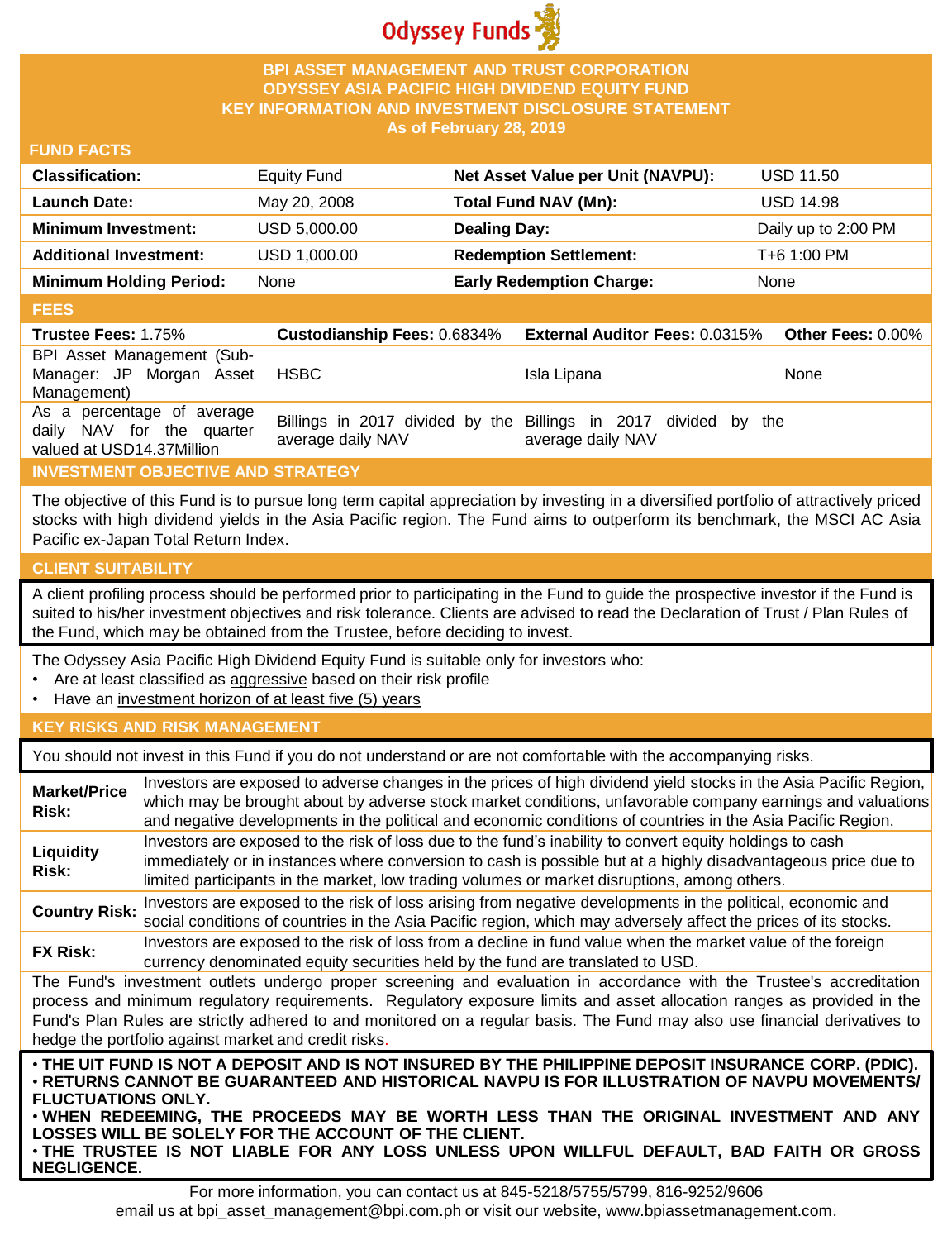## **FUND PERFORMANCE AND STATISTICS AS OF FEBRUARY 28, 2019**

(Purely for reference purposes and is not a guarantee of future results)

#### **NAVPU GRAPH**



Benchmark\* : MSCI AC Asia Pacific ex-Japan Total Return Index

| <b>CUMULATIVE PERFORMANCE (%) 1</b>    |            |         |         |         |         |                |
|----------------------------------------|------------|---------|---------|---------|---------|----------------|
|                                        | 1 mo       | 3 mos   | 6 mos   | 1YR     | 3YRS    | S <sub>1</sub> |
| Fund                                   | 2.31       | 5.70    | 1.95    | $-1.71$ | 30.98   | 15.00          |
| <b>Benchmark</b>                       | 2.31       | 6.45    | $-1.36$ | $-7.07$ | 51.27   | 42.81          |
| <b>ANNUALIZED PERFORMANCE (%) 1</b>    |            |         |         |         |         |                |
|                                        | 1YR        | 2YRS    | 3YRS    | 4YRS    | 5YRS    | S.I            |
| Fund                                   | $-1.71$    | 6.13    | 9.41    | 1.99    | 3.74    | 1.30           |
| <b>Benchmark</b>                       | $-7.07$    | 8.75    | 14.79   | 4.57    | 5.35    | 3.36           |
| <b>CALENDAR YEAR PERFORMANCE (%) 1</b> |            |         |         |         |         |                |
|                                        | <b>YTD</b> | 2018    | 2017    | 2016    | 2015    | 2014           |
| Fund                                   | 9.52       | $-9.01$ | 20.33   | 3.45    | $-9.91$ | 7.08           |
| <b>Benchmark</b>                       | 10.16      | -14.23  | 37.63   | 6.18    | $-9.47$ | 3.71           |

# **PORTFOLIO COMPOSITION**

| <b>Allocation</b>                      | % of Fund     |
|----------------------------------------|---------------|
| <b>Equities</b>                        | 96.69         |
| Cash                                   | 3.92          |
| Time deposits and money market         |               |
| Other receivables - net of liabilities | $-0.61$       |
| <b>Top Five Sector Holdings</b>        | % of Equities |
| Financials                             | 41.72         |
| Real Estate                            | 16.84         |
| Information Technology                 | 16.17         |
| Industrials                            | 8.70          |
| Utilities                              | 6.15          |
| <b>Top Five Country Weightings</b>     | % of Equities |
| China                                  | 24.35         |
| Australia                              | 15.92         |
| Hong Kong                              | 13.26         |
| Taiwan                                 | 12.05         |
| Korea                                  | 11.94         |

| <b>NAVPU</b> over the past 12 months     |         |
|------------------------------------------|---------|
| Highest                                  | 11.86   |
| Lowest                                   | 10.29   |
| <b>STATISTICS</b>                        |         |
| Portfolio Beta                           | 0.98    |
| Volatility, Past 1 Year (%) <sup>2</sup> | 12.94   |
| Sharpe Ratio <sup>3</sup>                | $-0.29$ |
| Information Ratio <sup>4</sup>           | 1.06    |
| Current Number of Holdings               |         |

## <sup>1</sup>Returns are net of fees.

<sup>2</sup>Measures the degree to which the Fund fluctuates vis-à-vis its average return over a period of time.

<sup>3</sup>Used to characterize how well the return of a Fund compensates the investor for the level of risk taken. The higher the number, the better.

<sup>4</sup>Measures reward-to-risk efficiency of the portfolio relative to the benchmark. The higher the number, the higher the reward per unit of risk.

<sup>5</sup>Since inception.

6 Includes accrued income, investment securities purchased, accrued expenses, etc.

\*Declaration of Trust is available upon request through branch of account.

# **TOP TEN HOLDINGS**

| Name                                                        | % of Equities |
|-------------------------------------------------------------|---------------|
| Taiwan Semiconductor Manufacturing<br>Co., Ltd.             | 5.83          |
| Samsung Electronics Co., Ltd.                               | 4.39          |
| China Life Insurance Co. Ltd. (China)                       | 3.88          |
| Bangkok Bank Public Company Limited                         | 3.26          |
| Australia and New Zealand Banking<br>Group Limited          | 3.20          |
| Shinhan Financial Group Co., Ltd.                           | 3.06          |
| United Overseas Bank Ltd. (Singapore)                       | 2.97          |
| Sun Hung Kai Properties Limited                             | 2.75          |
| Ping An Insurance (Group) Company of<br>China, Ltd. Class A | 2.73          |
| China Construction Bank Corporation<br>Class A              | 2.52          |

# **RELATED PARTY TRANSACTIONS\***

The Fund has no transactions and outstanding investments with entities related to BPI Asset Management and Trust Corporation (BPI AMTC).

\* Related party in accordance with BPI AMTC's internal policy.